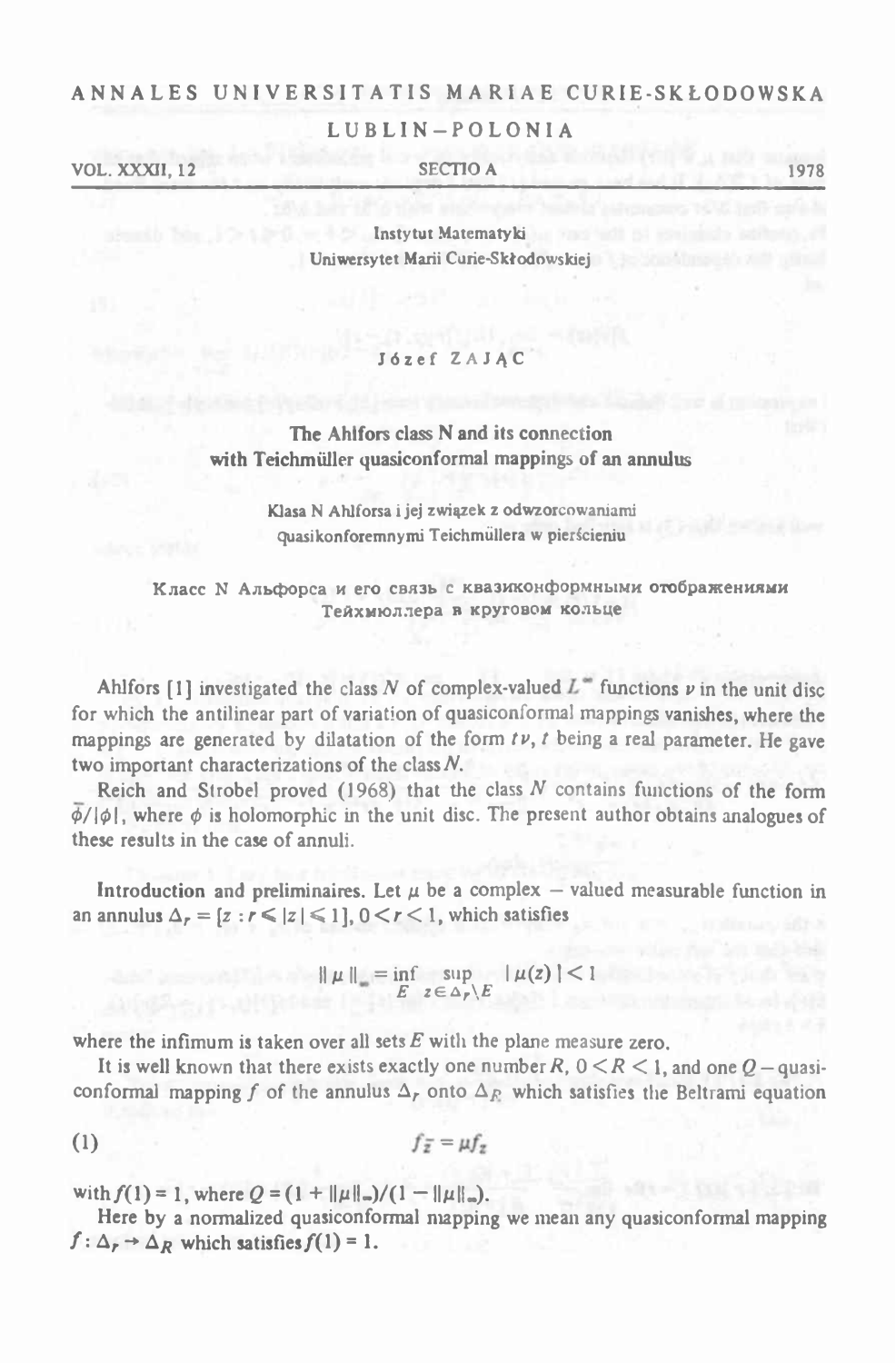Suppose that  $\mu = \mu(t)$  depends analytically on a real parameter *t* when regarded as an element of  $L^{\infty}(\Delta_r)$ . It has been proved [1] that f depends analytically on *t* for every fixed z and also that  $\partial/\partial t$  commutes almost everywhere with  $\partial/\partial z$  and  $\partial/\partial \overline{z}$ .

We confine corselves to the case  $\mu(t) = tv$ , where  $||v|| = \langle +\infty, 0 \le t \le 1 \rangle$ , and denote explicitly the dependence of f on  $\nu$  :  $f(z, t) = f[\nu](z, t), r \leq |z| \leq 1$ . Let

(2) 
$$
f[\nu](z) = \lim_{t \to 0} 1/t [f[\nu](z, t) - z].
$$

This expression is well defined and depends linearly on  $\nu$  [1]. From  $f[\nu]_{\mathcal{I}} = t\nu f[\nu]_{\mathcal{I}}$  it follows that

$$
(3) \t\t f[\nu]_{\overline{z}} = \nu.
$$

It is well known that (3) is satisfied only if

(4) 
$$
\int \int \int |v| \, dv = 1/\pi \int_{\Delta_F} \frac{v(z)}{\zeta - z} \, dxdy + F(\zeta)
$$

with holomorphic *F*, where  $\int_0^1 f = \lim_{h \to 0}$  $\iint_{\Delta_p} = \lim_{\epsilon \to 0}$ Thus we have ([4], p. 33): and  $\Delta^{\mathfrak{e}}(\zeta) = [z : |\zeta - z| \leq \epsilon].$ **...** *... ... ... ... ... ... ... ... ... ... ... ... ... ... ... ... ... ... ... ... ... ... ... ... ... ... ...* 

$$
f[p](\zeta) = \frac{\zeta}{2\pi} \iint_{\Delta_r} \sum_{k=-\infty}^{+\infty} \left[ \frac{\nu(z)}{z^2} \left( \frac{\zeta + r^2 k_z}{\zeta - r^2 k_z} - \frac{1 + r^2 k_z}{1 - r^2 k_z} \right) - \frac{\overline{\nu(z)}}{\overline{z}^2} \left( \frac{1 + r^2 k_z}{1 - r^2 k_z \overline{z}} \right) - \frac{1 + r^2 k_z}{1 - r^2 k_z \overline{z}} \right) dx dy,
$$
\n(5)

where the notation  $\ldots$  +  $a_{-1}$  +  $a_0$  +  $a_1$  +  $\ldots$  is applied instead of  $a_0$  +  $(a_1 + a_1)$  +  $\ldots$ provided that the last series converges.

We see that f is a continuous linear operator which maps every  $\nu \in L^{\infty}(\Delta_r)$  on a function  $f[\nu]$ . In addition, the relations  $|f[\nu](z, t)| = 1$  for  $|z| = 1$  and  $|f[\nu](z, t)| = R[\nu](t)$ for  $|z| = r$  yield

where the notation ... + 
$$
a_{-1} + a_0 + a_1 + ...
$$
 is applied instead of  $a_0 + (a_1)$   
provided that the last series converges.  
We see that f is a continuous linear operator which maps every  $\nu \in L^{\infty}(\Delta$   
tion  $f[\nu]$ . In addition, the relations  $|f[\nu](z, t)| = 1$  for  $|z| = 1$  and  $|f[\nu](z, t)$   
for  $|z| = r$  yield  
  
 $\text{Re } [z\overline{z}^t[\nu](z)] = \frac{1}{2} \lim_{t \to 0} \frac{\int [f \nu](z, t) - z \cdot d^2t}{t z f[\nu](z, t)} = 0$  for  $|z| = 1$   
and

$$
\text{Re } \left[ \left[ \overline{zf} \right] \left[ \nu \right] \right] \left[ z \right] \right] = \frac{1}{2} \lim_{t \to 0} \frac{z}{t z f \left[ \nu \right] \left[ z, t \right]} = 0 \text{ for } |z| = 1
$$
\n
$$
\text{and}
$$
\n
$$
\text{Re } \left[ \overline{zf} \right] \left[ \nu \right] \left[ z \right] \right] = r \text{Re } \lim_{t \to 0} \frac{r}{t z} \frac{f \left[ \nu \right] \left( z, t \right)}{R \left[ \nu \right] \left( t \right)} - \frac{z}{r} + \lim_{t \to 0} \frac{1}{t} \left[ R \left[ \nu \right] \left( t \right) - r \right] = r \rho
$$
\n
$$
\text{for } |z| = r,
$$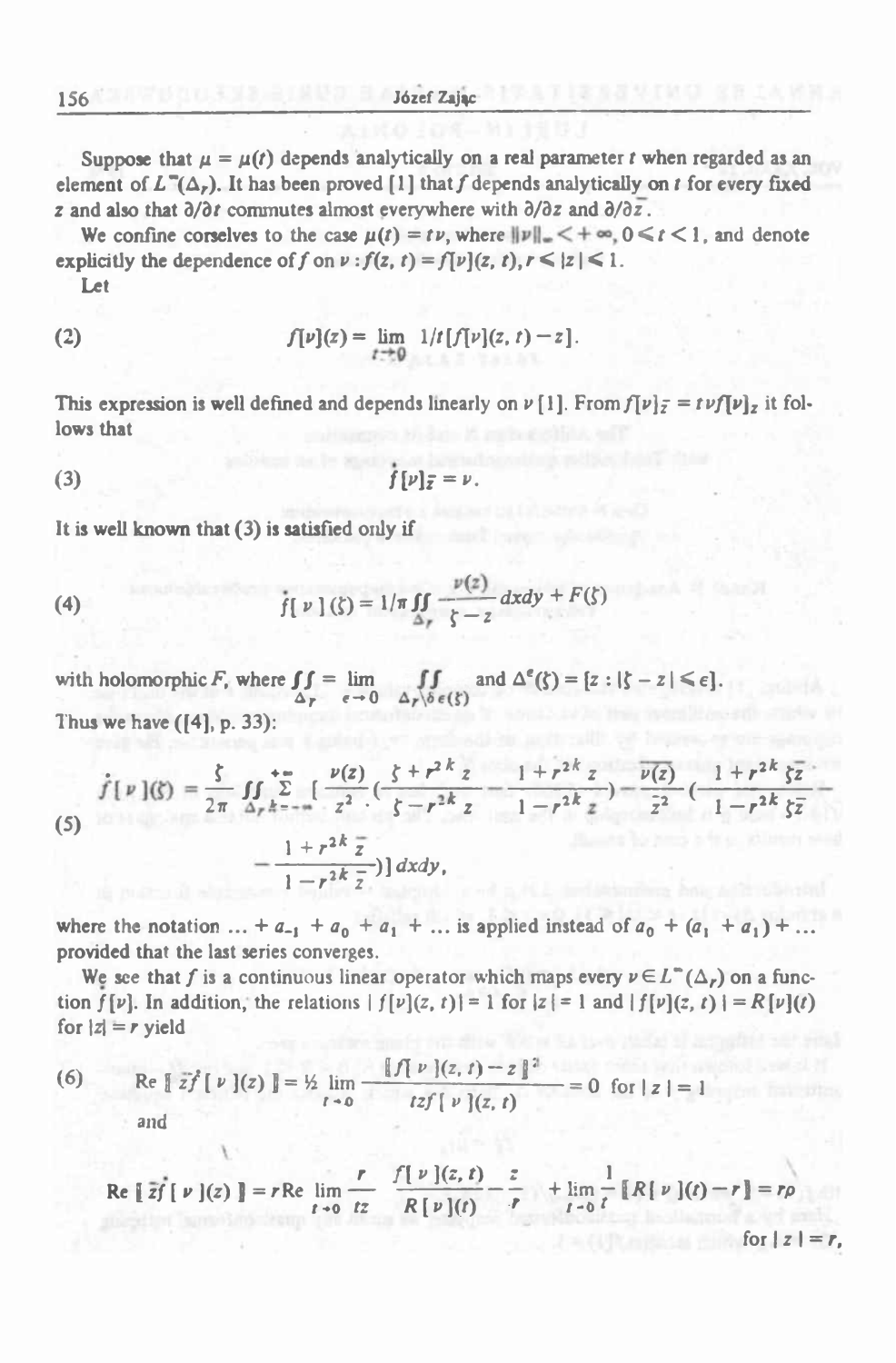$$
(8) \qquad \qquad \text{Re}\{\overline{z}f\{i\nu\}(z)\}=0 \qquad \text{for } |z|=1
$$

and

and  
\n
$$
\operatorname{Re}[\overline{z}\overline{f}[i\nu](z)] = r\rho^* \quad \text{for } |z| = r
$$

where  $\rho^* = \lim_{t \to \infty} 1/t[R[t\nu](t) - r]$ .  $r \rightarrow 0$ 

Finally we need the following result due to Ławrynowicz [3]:

(10) 
$$
\rho = \frac{r}{2\pi} \int_{\Delta_r} \left[ \frac{\nu(z)}{z^2} + \frac{\nu(z)}{\bar{z}^2} \right] dxdy,
$$

which yields

which yields  
\n(11) 
$$
\rho^* = \frac{i r}{2\pi} \int_{\Delta_r} \left[ \frac{\nu(z)}{z^2} - \frac{\overline{\nu(z)}}{\overline{z}^2} \right] dxdy.
$$

By a Teichmüller mapping of  $\Delta_r$  onto  $\Delta_R$  we mean any quasiconformal mapping f whose complex dilatation  $\mu$  has a.e. (= almost everywhere) the form  $t\bar{\phi}/|\phi|$ , where  $0 \le$  $\leq t < 1$ , and  $\phi$  is a function meromorphic in int $\Delta_r$ , whose only singularities may be poles of the first order. By a normalized Teichmiiller mapping we mean any Teichmiiller mapping f which satisfies the condition  $f(1) = 1$ .

We prove first.

Theorem 1. Let *f* be a teichmüller mapping in  $\Delta_r$ . Then

Theorem 1. Let *f* be a teichmüller mapping in 
$$
\Delta_r
$$
. The  
\n $r \log r^2 \le \rho \le r \log r^{-2}$ ,

where the equality is attained for  $f_1(z) = e^{i\theta} z |z|^{-2t/(1+t)}$ ,  $z \in \Delta_r$ , on the left – hand side and for  $f_2(z) = e^{i\theta} z^{-2t/(1-t)}$ ,  $z \in \Delta_r$ , on the right – hand side, where  $\theta$  is a real para*meter.*

Proof. From the geometric definition of quasiconformal mappings (cf. e.g. [2], p. 31) it follows that

$$
\frac{1-t}{1+t} \le \log R(t)/\log r \le \frac{1+t}{1-t}
$$

 $\text{where } R(t) = R(\overline{b}^t / |\overline{b}||t)$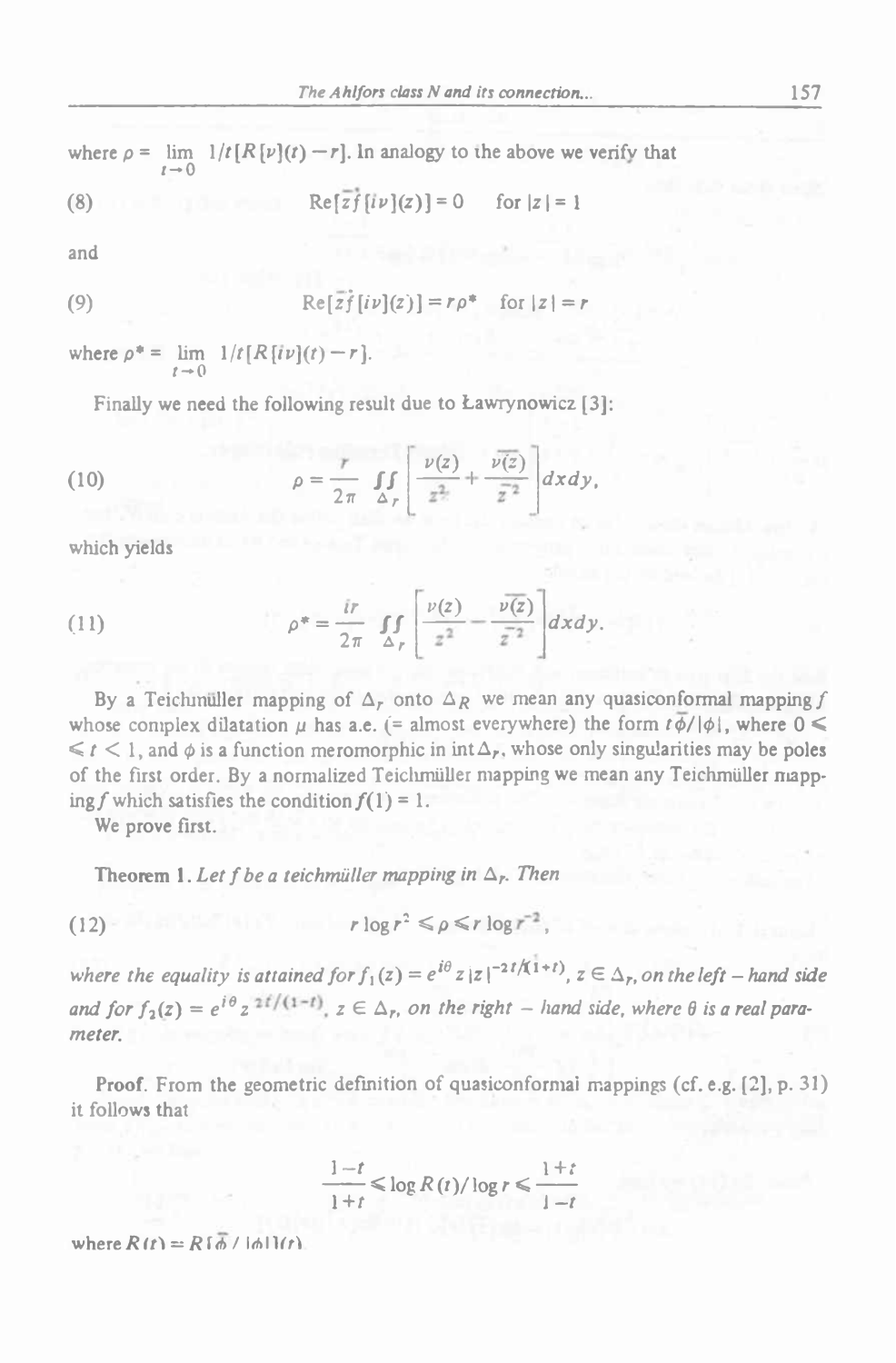Since  $0 \leq r \leq 1$ , then

$$
\frac{1+t}{\log r} \cdot \frac{1-t}{1-t} \leq \log R(t) \leq \log r \cdot \frac{1-t}{1+t},
$$

i.e.

$$
\log r \frac{1+t}{1-t} \le \log R(t) \le \log r \frac{1-t}{1+t},
$$
\n
$$
\frac{1+t}{r^{1-t}-r} \le \frac{R(t)-r}{t} \le \frac{r^{\frac{1-t}{1+t}}-r}{t}
$$

 $\frac{1}{1 - t}$  $f = r$ <br>  $f = 0$  =  $-\frac{d}{dt}r^2 + t$   $r = 2r \log r$ . Therefore (12) follows.  $1 + r$ But  $\frac{d}{r}r^{\frac{1}{1-t}}$ 

**1.** The Ahlfors class N for an annulus  $\Delta_r$ . Now we shall define the Ahlfors class  $N_r$  for an annulus  $\Delta_r$  and study some properties of this class. To this end let us decompose the variation  $f[\nu]$  defined by (2) as follows:

(13) 
$$
\dot{f}[\nu] = 1/2[\dot{f}[\nu] + i\dot{f}[i\nu]] + 1/2[\dot{f}[\nu] - i\dot{f}[i\nu]],
$$

where the first part is antilinear and the second part is linear with respect to the complex multipliers. By the definition of  $f[\nu]$  and (3) we see that  $[f[\nu] + if[i\nu]]_{\overline{\nu}} = 0$  i.e.

(14) 
$$
\Phi[\nu] = f[\nu] + i f[i\nu]
$$

is always a holomorphic function. The antilinearity is expressed by  $\Phi[i\nu] = -i\Phi[\nu]$ . We denote by  $N_r$  the subspace of  $L^{\infty}(\Delta_r)$  which is formed by all  $\nu$  with  $\Phi[\nu] = 0$ . It is a complex linear subspace of  $L^{\infty}(\Delta_r)$ .

The following characterization of *N<sup>r</sup>* is important.

**Lemma 1.** An element v of  $L^{\infty}(\Delta_r)$  belongs to  $N_r$  if and only if  $f[\nu]$  satisfies the con*dition*

(15)  $\dot{f}[\nu](z) = \begin{vmatrix} 0 \\ 0 \end{vmatrix}$ for  $|z| = 1$ for  $|z|$ 

*where*  $\zeta = \zeta + i\eta$ .

Proof. By (14) we have

 $Re[\overline{z} \Phi[\nu](z)] = Re[\overline{z} \overline{f}[\nu](z)] - Im[\overline{z} \overline{f}[\nu](z)],$ 

and, analogously,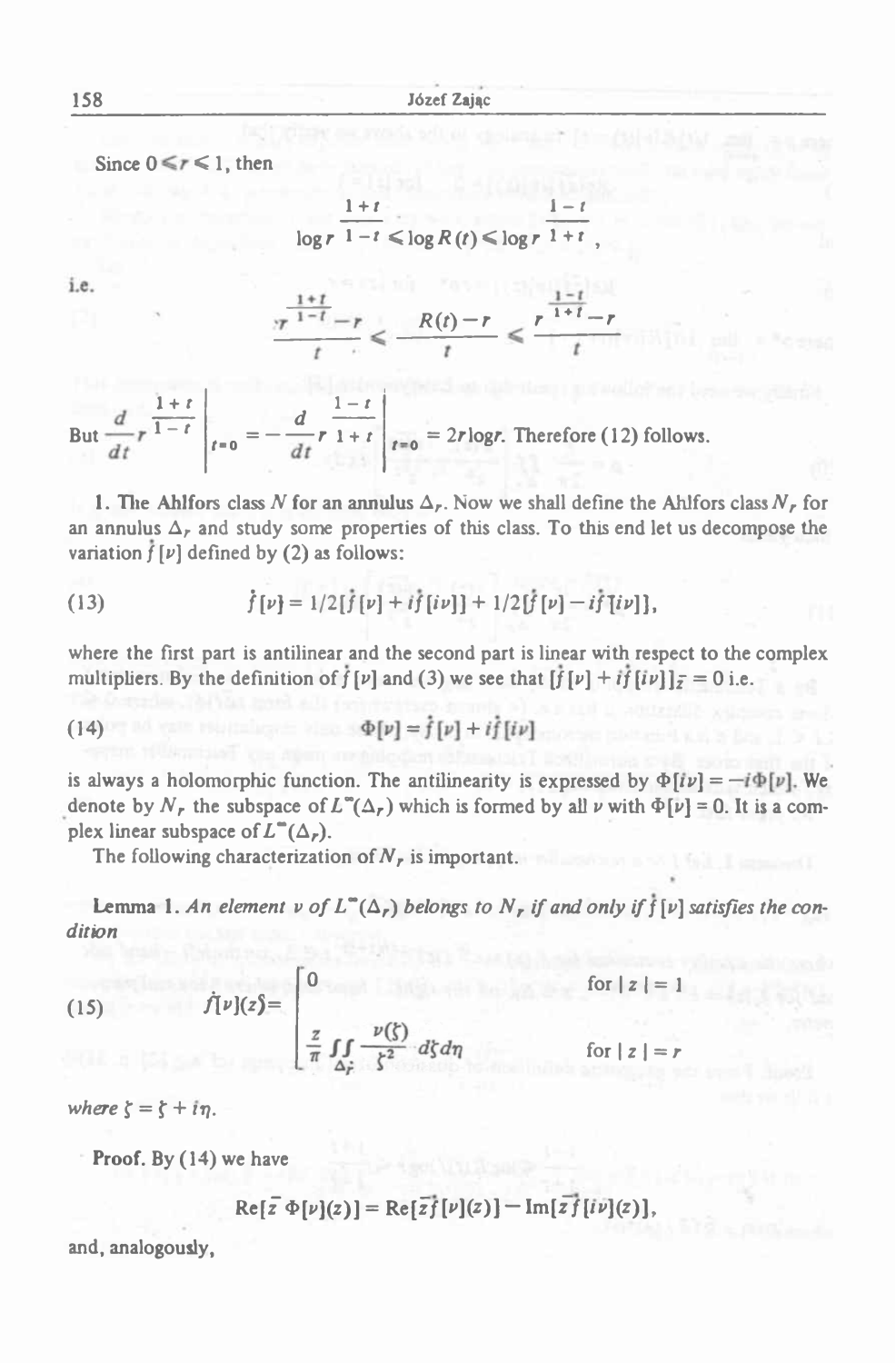$$
\operatorname{Im}\left[\overline{z}\,\Phi[\nu](z)\right] = \operatorname{Im}\left[\overline{z}\overline{f}[\nu](z)\right] + \operatorname{Re}\left[\overline{z}\overline{f}[\nu](z)\right].
$$

By  $(6)$  and  $(7)$  this yields with the Collection contribution of the collection of the collection of  $\alpha$ 

$$
\operatorname{Re} \left[ \overline{z} \phi[\nu](z) \right] = \begin{cases} -\operatorname{Im} \left[ \overline{z} \overline{f}[\overline{i} \nu](z) \right] & \text{for } |z| = 1, \\ r\rho - \operatorname{Im} \left[ \overline{z} \overline{f}[\overline{i} \nu](z) \right] & \text{for } |z| = r, \end{cases}
$$

and, by  $(9)$ ,

$$
\operatorname{Im} \left[ \overline{z} \phi[\nu](z) \right] = \begin{bmatrix} \operatorname{Im} \left[ \overline{z} \overline{f}[\nu](z) \right] & \text{for } |z| = 1 \\ \uparrow \rho^* + \operatorname{Im} \left[ \overline{z} \overline{f}[\nu](z) \right] & \text{for } |z| = r. \end{bmatrix}
$$

Hence

(16) 
$$
\overline{z}f[\nu](z) = \begin{cases} i \text{Im } \left[ \overline{z} \phi[\nu](z) \right] & \text{for } |z| = 1, \\ \Gamma(\rho - i\rho^*) + i \text{Im} \left[ \overline{z} \phi[\nu](z) \right] & \text{for } |z| = r. \end{cases}
$$

Therefore  $\Phi = 0$  implies (15) by virture of (10) and (11).

Conversely, if  $f[\nu]$  satisfies (15), we see that the function  $z \rightarrow \overline{z} \Phi[\nu](z)$  has real values on  $\partial \Delta_r$ . Since  $\overline{z} \Phi[\nu](z) = |z|^2 z^{-1} \Phi[\nu](z)$ , then the holomorphic function  $z \to z^{-1} \Phi[\nu] \cdot$ •(z) has real values on  $\partial \Delta_r$  as well and it is continuous on  $\Delta_r$ . It can easily be seen that on  $\partial \Delta_r$ . Since  $\overline{z} \Phi[\nu](z) = |z|^2 z^{-1} \Phi[\nu](z)$ , then the holomorphic function  $z \to z^{-1} \Phi[\nu] \cdot (z)$  has real values on  $\partial \Delta_r$  as well and it is continuous on  $\Delta_r$ . It can easily be seen that this function must be const  $\Delta_r$ . This completes the proof.

As an immediate consequence of this Lemma we obtain.

Theorem 2. If  $\nu$  belongs to  $N_r$ , then

$$
\Delta_r
$$
. Thus completes the proof.  
\nAs an immediate consequence of this Lemma we obtain.  
\n**Theorem 2.** If v belongs to N<sub>r</sub>, then  
\n(17) 
$$
\iint_{\Delta_r} \nu(z) g(z) dxdy = \frac{1}{2} \iint_{\Delta_r} \frac{\nu(\xi)}{\xi^2} d\xi d\eta. \int_{|z|=r} z g(z) dz
$$
\nfor all g holomorphic in int  $\Delta_r$  with  $\iint_{\Delta_r} |g(z)| dxdy < +\infty$ , where  $\xi = \xi$ 

for all g holomorphic in  $\int \int \int |g(z)| dx dy < +\infty$ , where  $\zeta = \xi + i\eta$ .  $\Delta$ r and an

Proof. Suppose that *g* is a holomorphic function in  $int \Delta_r$  with finite  $L^1$ -norm in  $\Delta_r$ . Since  $||v||_{\infty} < +\infty$  then, by (3), and by Green's formulae in the generalized form (see [2], p. 148) we have

we have  
\n
$$
\iint_{\Delta_F} p(z) g(z) dxdy = -i/2 \int_{|z|=1} f[\nu](z) g(z) dz + i/2 \int_{|z|=1} f[\nu](z) g(z) dz
$$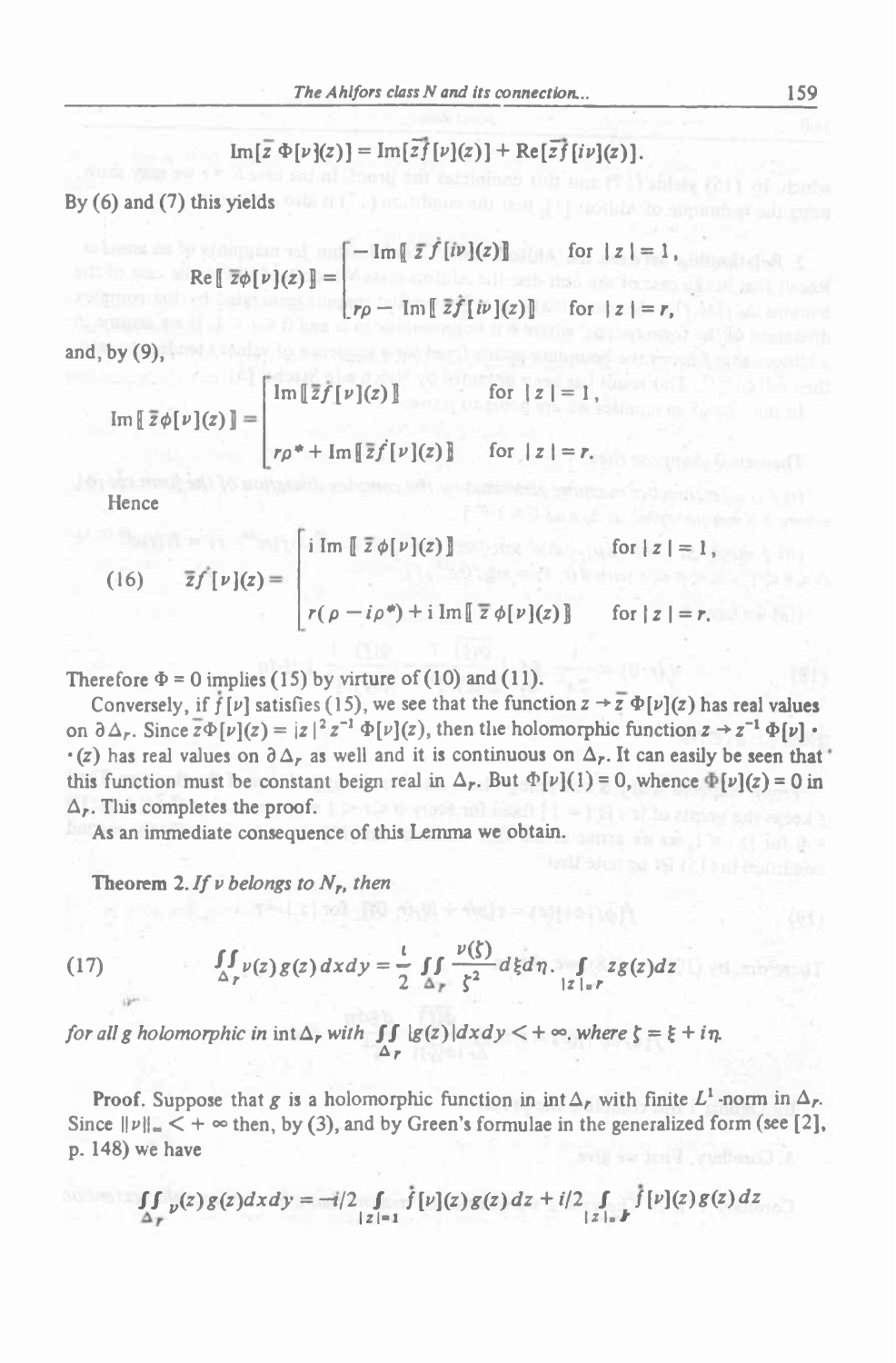which, by (15) yields (17) and this completes the proof. In the case  $R = r$  we may show, using the technique of Ahlfors [1], that the condition (17) is also sufficient.

2. Relationship between the Ahlfors class  $N_r$  and Teichm Jer mappings of an annulus. Recall that in the case of the unit disc the Ahlfors class *N* is defined like in the case of the annulus  $\Delta_r$  (see [1]). Suppose that f is a Teichmüller mappinggenerated by the complex dilatation of the form  $t\phi/\phi$ , where  $\phi$  is holomorphic in  $\Delta$  and  $0 \le t \le 1$ . If we assume in addition, that  $f$  keeps the boundary points fixed for a sequence of values  $t$  tending to zero, then  $\overline{\phi}/|\phi| \in N$ . This result has been obtained by Reich adn Strebel [5].

In the case of an annulus we are going to prove.

#### Theorem 3. *Suppose that:*

(i) f is a Teichmüller mapping generated by the complex dilatation of the form  $t\ddot{\phi}/|\phi|$ , *where*  $\phi$  *is holomorphic in*  $\Delta_r$  *and*  $0 \le t \le 1$ ,

ere  $\phi$  is holomorphic in  $\Delta_r$  and  $0 \le t < 1$ ,<br>(ii) f maps  $\Delta_r$  onto  $\Delta_{R(t)}$  and satisfies:  $f(e^{i\theta}, t) = e^{i\theta}$ ,  $f(re^{i\theta}, t) = R(t)e^{i\theta}$  (regression) **Theorem 3. Suppose that:**<br>(i) f is a Teichmüller mapping generated by the<br>where  $\phi$  is holomorphic in  $\Delta_r$  and  $0 \le t < 1$ ,<br>(ii) f maps  $\Delta_r$  onto  $\Delta_{R(t)}$  and satisfies:  $f(e^{i\theta}$ <br> $0 \le t < 1, -\pi < \theta \le \pi$  with  $\theta(r, t) = \arg f(re^{$ 

(iii) *we have*

(18) 
$$
\theta_{r}(r, 0) = \frac{1}{2\pi^{r}} \int_{\Delta_{r}} \left[ \frac{\overline{\phi(\xi)}}{|\phi(\xi)|} \frac{1}{\xi^{2}} - \frac{\phi(\xi)}{|\phi(\xi)|} \frac{1}{\xi^{2}} \right] d\xi d\eta
$$

*Then*  $\overline{\phi}/|\phi| \in N_r$ .

Proof. Suppose that  $f$  is a mapping which satisfies the hypotheses of the theorem. Then f keeps the points of  $[z : |z| = 1]$  fixed for every  $0 \le t \le 1$  and we see that  $f[\overline{\phi}/|\phi|](z) =$  $= 0$  for  $|z| = 1$ , so we arrive at the first condition in (15). In order to verify the second condition in (15) let us note that

(19) 
$$
\dot{f}[\bar{\phi}/|\phi|](z) = z[\rho/r + i\theta_t(r, 0)] \text{ for } |z| = r
$$

Therefore, by (10) and (18), we obtain

and (18), we obtain  
\n
$$
f(\overline{\phi}/|\phi|)(z) = z/\pi \iint_{\Delta r} \frac{\overline{\phi(\zeta)}}{|\phi(\zeta)|} \frac{d\xi d\eta}{\zeta^2} \quad \text{for } |z| = r
$$

By Lemma <sup>1</sup> this complete the proof.

3. Corollary. First we give.

Corollary 1. If in Theorem 2 we additionaly assume that g has holomorphic extension *to*  $[z:|z| \leq 1]$ *, then* 

(20) 
$$
\iint v(z) g(z) dx dy = 0
$$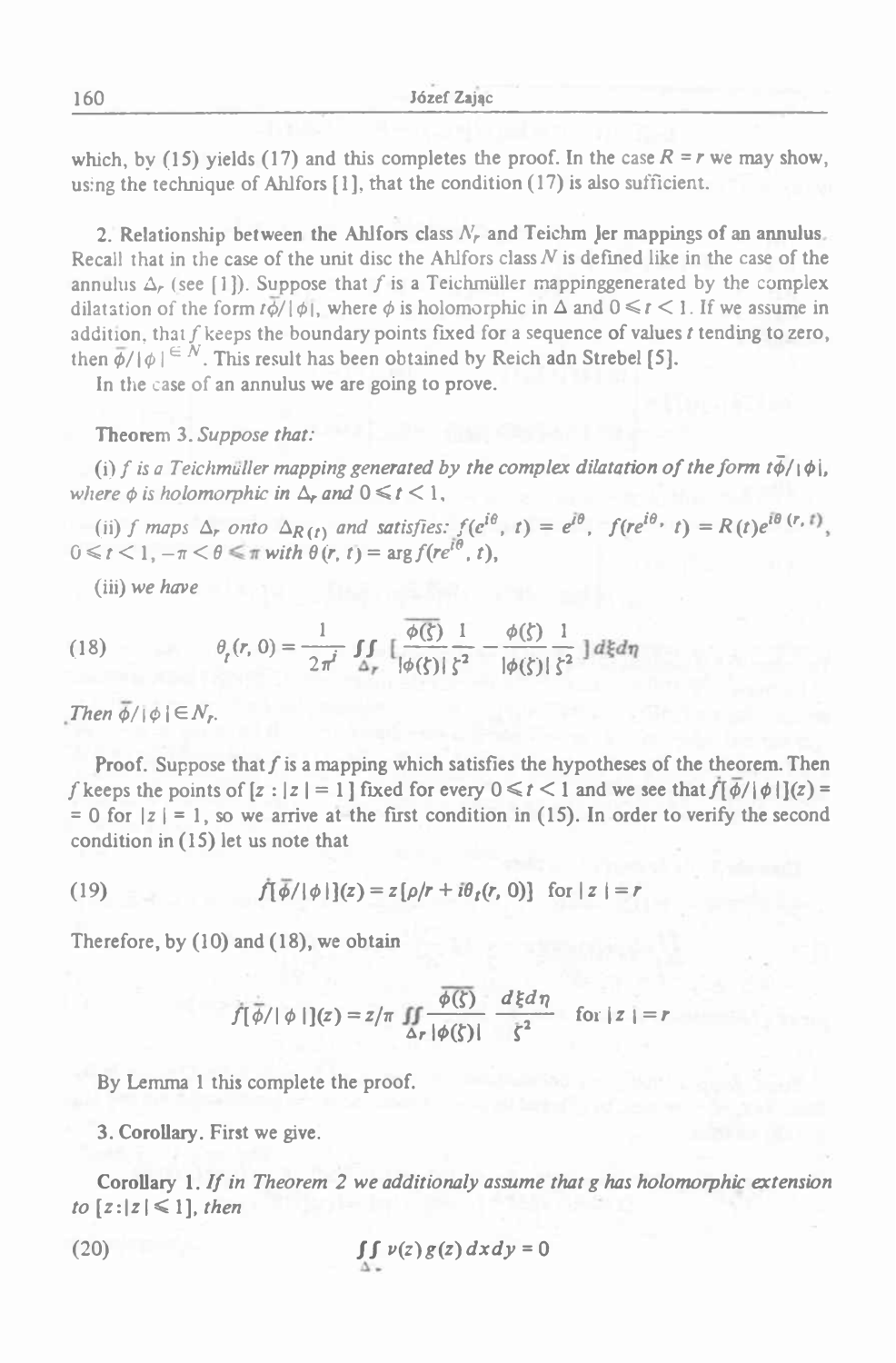Proof. By <sup>a</sup> well known Cauchy'<sup>s</sup> theorem the relation-ship (17) reduces to (20) because

$$
\int_{|z|=r} z \cdot g(z) dz = 0
$$

and this suffices to conclude the proof.

The relationship mentioned in  $(20)$  is the so called relation of orthogonality in the weak sense (see $[6]$ , p. 5). It plays an important role in the parametrical method for quasiconformal mapping of the unit disc.

**Corollary 2.** Let f be a Teichmüller mapping generated by the complex dilatation of the form  $t\bar{\phi}/|\phi|$ , where  $\phi$  is holomorphic and  $0 \le t \le 1$ , which maps  $\Delta_r$  onto  $\Delta_R$  (r) and and this suffices to conclude the proof.<br>
The relationship mentioned in (20) is the so called relation of orthogonality in the weak<br>
sense (see[6], p. 5). It plays an important role in the parametrical method for quasicon satisfies:  $f(e^{i\theta}, t) = e^{i\theta}, f(re^{i\theta}, t) = R(t)e^{i\theta}, 0 \le t < 1, -\pi < \theta < \pi$ . Then  $\overline{\phi}/|\phi| \in N_r$ .

Proof. Suppose that *f* is <sup>a</sup> mapping which satisfies the hypotheses of the Corollary. By Theorem 3 we obtain the first condition in  $(15)$ . The second condition in  $(15)$  is even simpler because in this case  $\theta_f(r, 0) = 0$  and this, by Lemma 2, completes the proof.

As an immediate consequence of (5) we shall give.

**Corollary 3.** An element v of  $L^{\infty}(\Delta_r)$  belongs to  $N_r$  if and only if

**Corollary 3.** An element 
$$
v
$$
 of  $L^{\infty}(\Delta_r)$  belongs to  $N_r$  if and only if  
\n(21)  $f'[\nu](\zeta) = \frac{\zeta}{2\pi} \int_{\Delta_r} \sum_{k=-\infty}^{+\infty} \frac{\nu(z)}{z^2} \left( \frac{\zeta + r^{2k} z}{\zeta - r^{2k} z} - \frac{1 + r^{2k} z}{1 - r^{2k} z} \right) dxdy$ 

for  $r \leq |\zeta| \leq 1$ .

These results have natural analogues in the case  $r = 0$ , i.e. for the mapping in  $\Delta$  with an additional invariant point 0.

#### REFERENCES

- [ 1] Ahlfors, L. V., *Some remarks on Teichmiillcr space of Riemann surface, isxm.* of Math. <sup>74</sup> (1961), 171-191.
- (2JLehto, O. and Virtanen, K. I., *Quasiconformal mappings in the plane,* Berlin-Heidelberg-New York 1973.
- 13] Ławrynowicz, J., *On the parametrization of quasiconformal mappings with invariant boundary points in the unit disc.* Bull. Acad. Polon. Sci., Ser. Math. Astronom. Phys., <sup>9</sup> (1973), 739-741.
- [4] Ławrynowicz, J., *On the parametrization of quasiconformal mappings in an annulus,* Ann. Univ. Mariae Curie-Sklodowska, Sect. A, 18 (1964), 23-52.